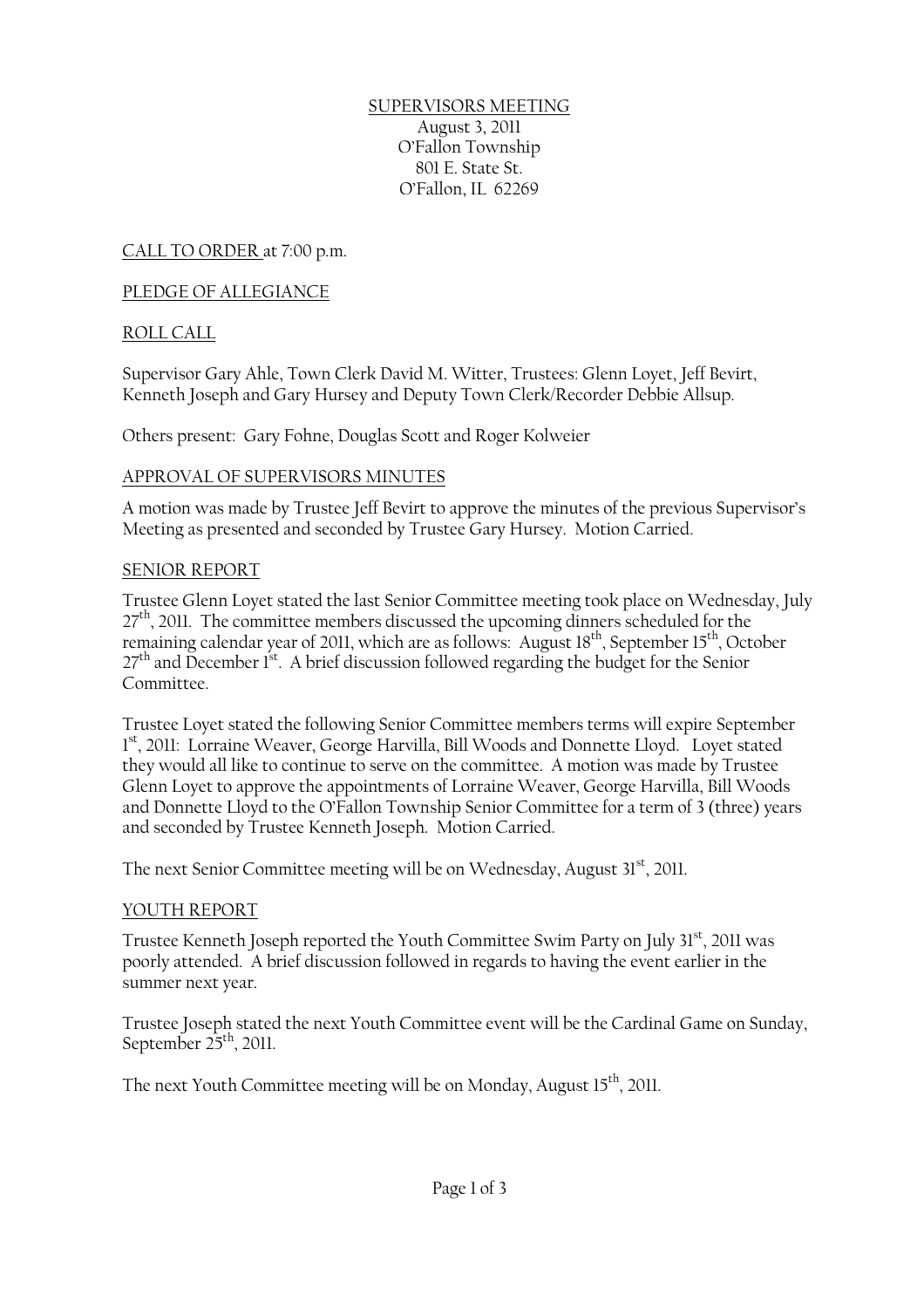# PLANNING REPORT

Trustee Gary Hursey reported he had attended the O'Fallon City Council meeting on Monday, August 1, 2011, regarding the annexation of the following 2 (two) properties: An 18.8 acres portion of a parcel generally located on the west side of Bethel Road, south of Cobblestone Hills Road, O'Fallon and 1910 Bowler Road, O'Fallon. A brief discussion followed.

## AFTER PROM REPORT

No report.

## TRUSTEES REPORT

Trustee Kenneth Joseph stated there has been a lot of road construction in the O'Fallon Troy Road area, adding vehicles can not get through on Weil Road at the present time.

#### TOWN CLERK REPORT

Town Clerk Dave Witter stated he plans to meet with the website designer on updating and adding more pages to the website.

## SUPERVISORS REPORT

Supervisor Gary Ahle stated he received the membership cards and car decals for all elected officials of O'Fallon Township from TOI (Township Officials of Illinois)

#### UNFINISHED BUSINESS

Supervisor Gary Ahle stated he had spoke with Dallas Alley from the St. Clair County Clerks Office regarding the site survey of all polling places for compliance with the Americans with Disabilities Act of 1990 ("ADA"). As a result of this survey, we are required to add a "Van Accessible" placard to the west side parking lot, which has been ordered. All other requirements of the ADA have seen satisfied.

#### NEW BUSINESS

The St. Clair County Township Officials Association will be meeting on Thursday, August 18th, 2011 at 7:00 p.m. at Shiloh Valley Township, 1370 Shiloh Station Road, Belleville, IL. Guest speakers will be St. Clair County Board Members Ed Cockrell and Frank Heilganstein.

Supervisor Gary Ahle stated all the floors in the Township Building need to be stripped and waxed. It will require approximately 3 (three) days for the custodian along with a  $2<sup>nd</sup>$  person to complete this process. The Township will furnish the supplies needed. It was the consensus of the Board to proceed with this project.

#### APPROVAL OF SUPERVISORS BILLS

| Town Fund               | \$19,505.83 |
|-------------------------|-------------|
| General Assistance Fund | 1,487.52    |

Trustee Kenneth Joseph made a motion to authorize the bills of the Supervisor be paid accordingly and seconded by Trustee Gary Hursey. Roll Call: Loyet – aye; Bevirt – aye; Ahle – aye; K. Joseph – aye; G. Hursey – aye. Motion carried.